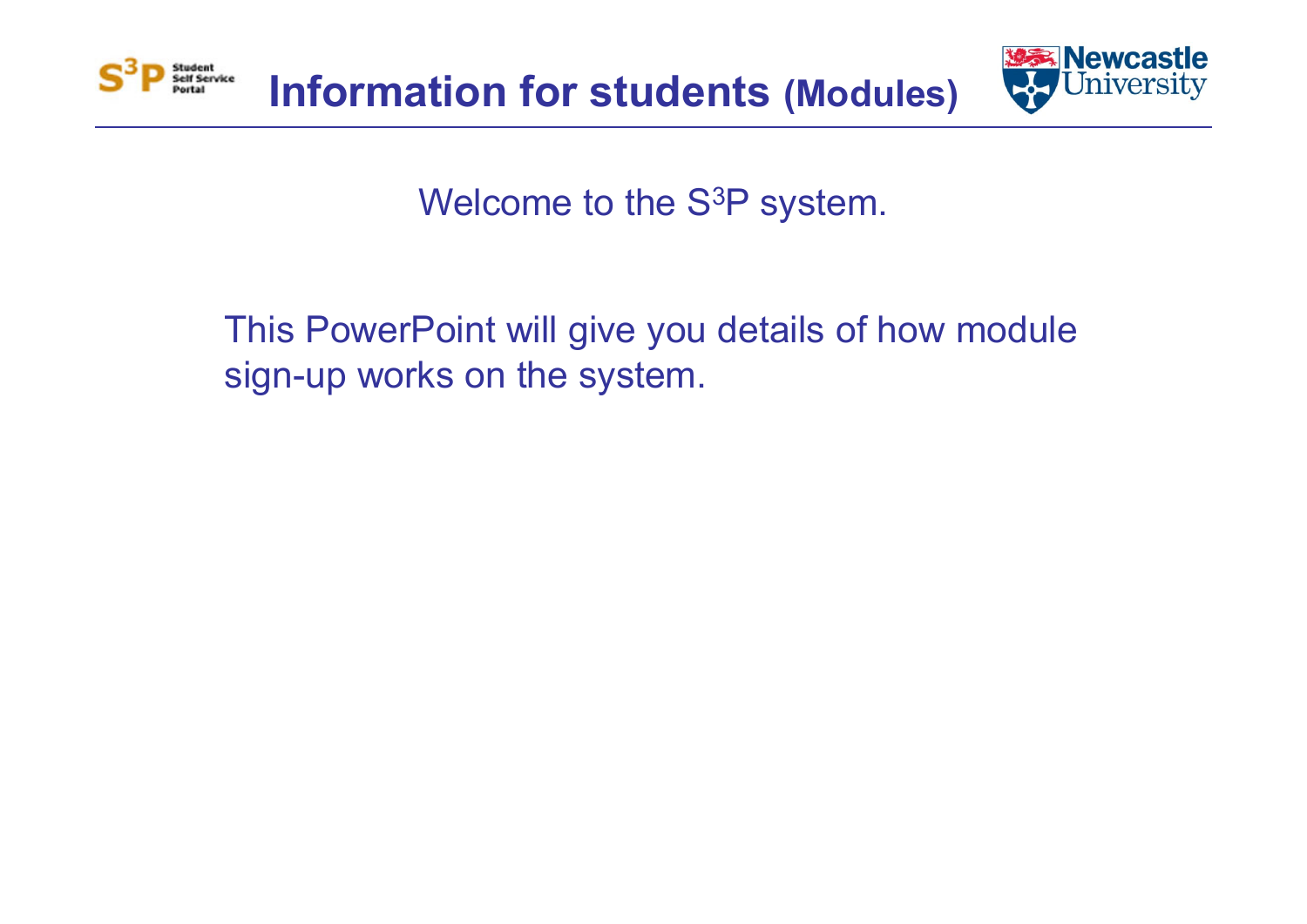

 $GO$ 

Login to the system by entering your ID and password.

Self Service

Please note that although the user id is the same as your normal University id e.g. B1234567 the password may be different. The first time you used S3P you would have been asked to create a password.

If you have forgotten your password please click on the 'Having trouble logging in?' link to reset it.

## Newcastle iversity

Contacts | Directory | Site Map | Maps and Directions | About Us | Accessibility

...Search Keywords

## **Welcome to Newcastle University's Student Self Service**

Welcome to Newcastle University's Student Self Service Portal (S3P).

The S3P system enables you to register on your programme of study and keep your details up to date. You can also pay fees online and produce standard documents to confirm your status. Unless you are a final stage student, you can also use this system to confirm your module choice for the next academic year I the module pre-registration process begins at Easter.

You can use this system

- a. if you are a current student, OR
- b. if you are a new student that has accepted an unconditional offer of a place to study at Newcastle.

If you are eligible to use this system, you will have been sent an email advising of your login and password. Please enter these in order to login to the portal.

If you wish to see some screen shots of this system and read general help about how it works, click here http://www.nd.ac.uk/studentprogress/student-self-service-help.html.

If you do not have a user ID and password for this system, report to your school / Graduate School for more information.

| Login |           |  |
|-------|-----------|--|
|       | *User ID: |  |
|       | Password: |  |
|       |           |  |



Having trouble logging in?



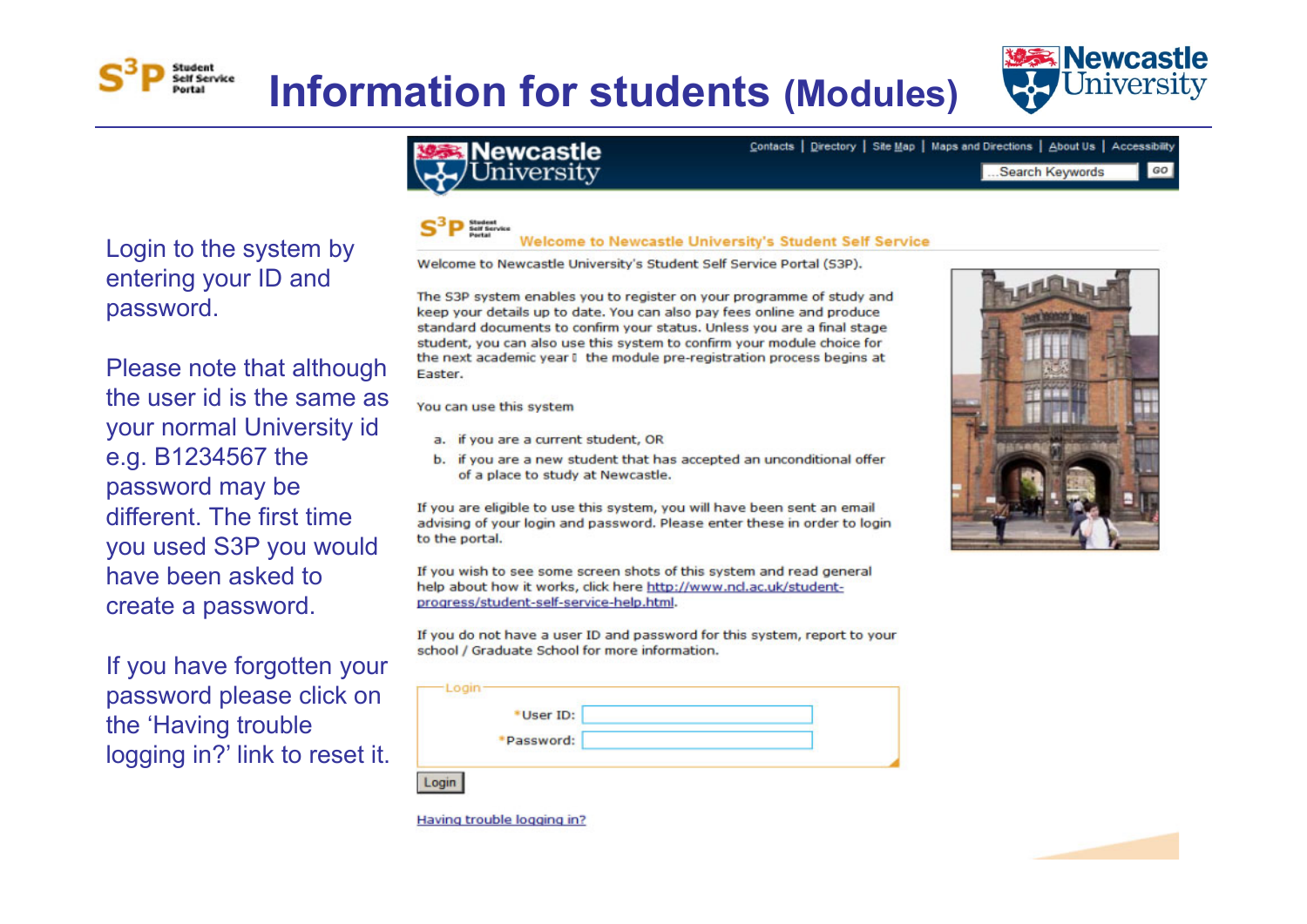



During the module selection period you will be taken straight to the module selection screen. Please note that access to other S3P functions such as changing your personal details or printing documents will be temporarily disabled during this period.

Submit

Send Enquiry

**Student** Self Service



When you have selected the right amount of modules you will be able to submit your modules. To find out more information about the modules click on the module code.

| Programme: BA Hons New History Degree<br><b>Academic Year:</b><br>Stage: Stage 2<br>2022 |                                                                                                                  |               |                  |                   |                   |  |
|------------------------------------------------------------------------------------------|------------------------------------------------------------------------------------------------------------------|---------------|------------------|-------------------|-------------------|--|
|                                                                                          | Compulsory<br>Module Type:<br>Capped                                                                             | Optional      | Full $\mathbb A$ | has Prereguisites |                   |  |
| Code                                                                                     | <b>Description</b>                                                                                               | <b>Status</b> | <b>Type</b>      | <b>Semester 1</b> | <b>Semester 2</b> |  |
| <b>HIS1000</b>                                                                           | test module                                                                                                      | Approved      | Compulsory       | 5                 | 5                 |  |
| <b>HIS2028</b>                                                                           | The Habsburg Empire                                                                                              | Approved      | Compulsory       | 20                | $\mathbf{0}$      |  |
| <b>HIS2037</b>                                                                           | Progress & Plenty? Brit His 1815-1918                                                                            | Approved      | Compulsory       | $\mathbf{0}$      | 20                |  |
|                                                                                          |                                                                                                                  |               | Totals:          | 25 <sup>2</sup>   | 25 <sup>2</sup>   |  |
| 50 X<br>Grand Total:                                                                     |                                                                                                                  |               |                  |                   |                   |  |
|                                                                                          |                                                                                                                  |               |                  |                   |                   |  |
|                                                                                          | Total credit value of not less than 50 and not more than 70 in any one semester. Total credit must<br>equal 120. |               |                  |                   |                   |  |

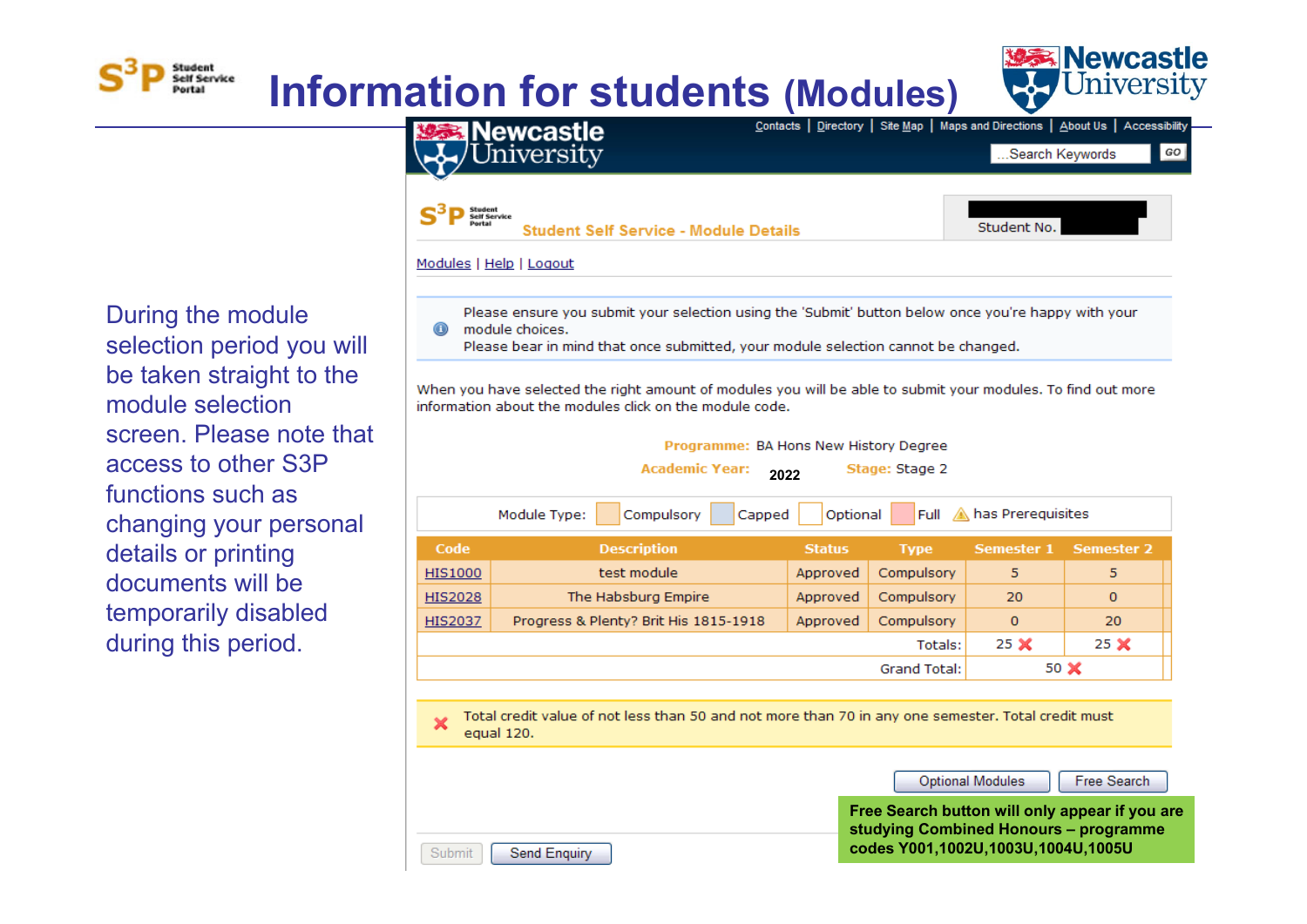

When you access the modules screen, any compulsory modules should already be on your record, as shown in this example. (You can't change these – but you can send an enquiry if you think they may be wrong).

Student Self Service

The red crosses indicate that the credit totals are currently not correct to allow you to submit so you must choose additional modules until the totals all have a green tick.

Press the 'Optional Modules' button to list the optional modules associated with your degree programme.

**Combined Honours students should press the 'Free Search' button. This button will only appear for students on this programme.**

Submit

Send Enquiry



When you have selected the right amount of modules you will be able to submit your modules. To find out more information about the modules click on the module code.

| Programme: BA Hons New History Degree<br><b>Academic Year:</b><br>Stage: Stage 2<br>2022 |                                                                                              |          |            |             |                 |  |
|------------------------------------------------------------------------------------------|----------------------------------------------------------------------------------------------|----------|------------|-------------|-----------------|--|
| Full A has Prerequisites<br>Compulsory<br>Module Type:<br>Optional<br>Capped             |                                                                                              |          |            |             |                 |  |
| Code                                                                                     | <b>Description</b><br><b>Semester 1</b><br><b>Semester 2</b><br><b>Type</b><br><b>Status</b> |          |            |             |                 |  |
| <b>HIS1000</b>                                                                           | test module                                                                                  | Approved | Compulsory | 5           | 5               |  |
| <b>HIS2028</b>                                                                           | The Habsburg Empire                                                                          | Approved | Compulsory | 20          | $\mathbf{0}$    |  |
| <b>HIS2037</b>                                                                           | Progress & Plenty? Brit His 1815-1918                                                        | Approved | Compulsory | $\mathbf 0$ | 20              |  |
|                                                                                          | Totals:                                                                                      |          |            |             | 25 <sup>2</sup> |  |
|                                                                                          | <b>Grand Total:</b>                                                                          |          |            |             | 50 X            |  |

Total credit value of not less than 50 and not more than 70 in any one semester. Total credit must equal 120.

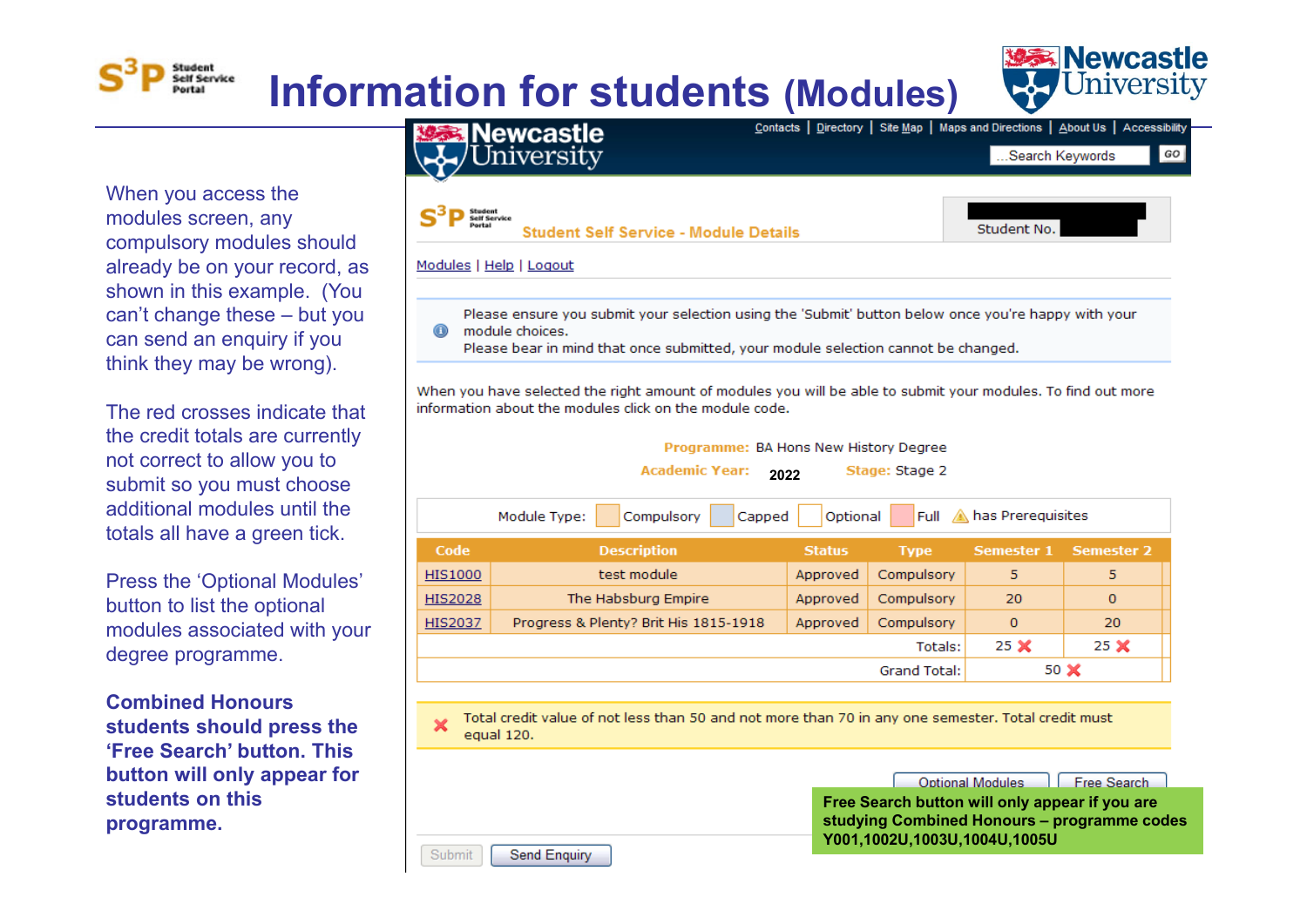

**Student No** 

The Optional Modules screen is where you would normally choose your modules. A list of modules is displayed – select from the list by ticking in the right hand column. .

Student Self Service

If you click on the module code this will take you to a screen showing further information about that module.

When you have chosen your modules press the select button and you will be returned to the main module screen.



Modules | Help | Logout

Choose your modules by using the tick box on the right - then press the select button at the bottom of the page.

If you are choosing a capped module you need to be very quick in completing your choice and submitting your modules on the main module page.

To find out more information about the modules click on the module code. If you have any free choice in your programme, consider an Ncl+ options to enhance your degree - see www.ncl.ac.uk/nclplus/ for more information.

**Student Self Service - Optional Modules** 

| Optional<br>Module Type:<br>Full<br>has Prereguisites<br>Capped |                                          |                 |                   |                   |                      |  |  |
|-----------------------------------------------------------------|------------------------------------------|-----------------|-------------------|-------------------|----------------------|--|--|
| <b>Code</b>                                                     | <b>Description</b>                       | <b>Type</b>     | <b>Semester 1</b> | <b>Semester 2</b> | <b>Select</b>        |  |  |
| $ACC2002$ $\land$                                               | Managerial and Business Economics        | Optional        | 10                | 10                | $\blacktriangledown$ |  |  |
| HIS1046                                                         | The History of the Americas              | Capped          | $\mathbf 0$       | 20                | П                    |  |  |
| HIS2031                                                         | Between Revolutions: Britain 1688-1789   | <b>Optional</b> | $\Omega$          | 20                | <b>The Second</b>    |  |  |
| <b>HIS2034</b>                                                  | The Rise and Fall of Atlantic Slavery    | Full            | -20               | $\Omega$          | Full                 |  |  |
| HIS2041                                                         | Britain in the Last Century              | Full            | $\Omega$          | 20                | Full                 |  |  |
| HIS2043                                                         | The Vikings and Their World              | Optional        | 20                | 0                 | ☑                    |  |  |
| <b>HIS2050</b>                                                  | The European Enlightenment, 1700-1789    | Capped          | $\Omega$          | 20                |                      |  |  |
| <b>HIS2055</b>                                                  | The Later Russian Empire 1796-1917       | Optional        | 20                | $\Omega$          | <b>The Second</b>    |  |  |
| HIS2072                                                         | Ang-Sax Eng: Rom Brit-Norm Cong 410 - 10 | Capped          | 20                | $\bf{0}$          | <b>I</b>             |  |  |
| HIS2072a                                                        | Ang-Sax Eng: Rom Brit-Norm Cong 410 - 10 | Capped          | 20                | $\mathbf{0}$      | I.                   |  |  |
| <b>HIS2075</b>                                                  | Britain and Ireland, 1690-2000           | Optional        | 20                | 0                 | <b>COL</b>           |  |  |
| <b>HIS2077</b>                                                  | Russia under Lenin and Stalin 1917-1953  | Optional        | 0                 | 20                | ш                    |  |  |
| <b>HIS2078</b>                                                  | <b>History of Medicine</b>               | Optional        | 20                | 0                 |                      |  |  |
| <b>HIS2080</b>                                                  | Final Frontiers: America in the Space Ag | Full            | 20                | $\mathbf 0$       | Full                 |  |  |

Select Cancel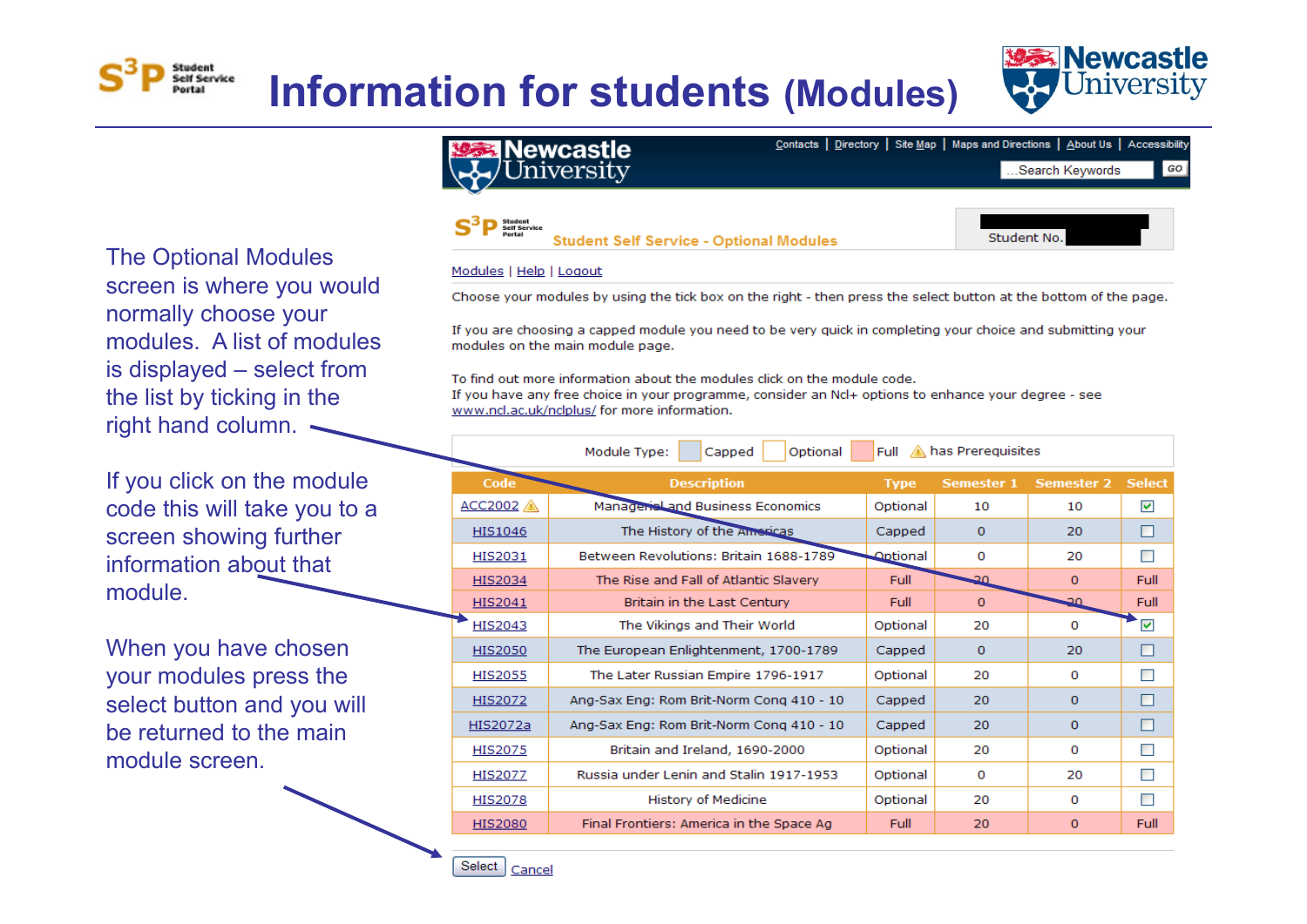## Self Service **Information for students (Modules)**



This yellow warning indicator to the right of a module \_\_\_\_\_\_ means that you must have studied pre-requisite modules before you study this one. You need to make sure that you have already studied the relevant module. If you have not done a pre-requisite you may fail this new module - or be withdrawn from the module at a later date.

**Student** 

| <b>PSY2002</b> | Perception                                                                                                    | Optiona |
|----------------|---------------------------------------------------------------------------------------------------------------|---------|
|                | PSY2003 Module has prerequisites please ensure you have satisfied<br>Devano differequirements for this module |         |
|                |                                                                                                               |         |

CAPPED MODULES (where places are strictly limited) look like this when places are available. The places are available on a 'first come first served' basis. This only applies to some subjects at stages 2 and 3.

|  | Text and Hypertext | ∕anned / | 20 |  |
|--|--------------------|----------|----|--|
|  |                    |          |    |  |

You choose a capped module like any other BUT you must be very quick to complete all of your other choices and return to the main screen THEN press SUBMIT (your place on a capped module is only reserved when you press SUBMIT). If you take too long to press SUBMIT you may loose your place on the module.

If a capped module is full it looks like this.

| <b>NCL3001</b> | Career Development - final year students |  |  |  |  |
|----------------|------------------------------------------|--|--|--|--|
|----------------|------------------------------------------|--|--|--|--|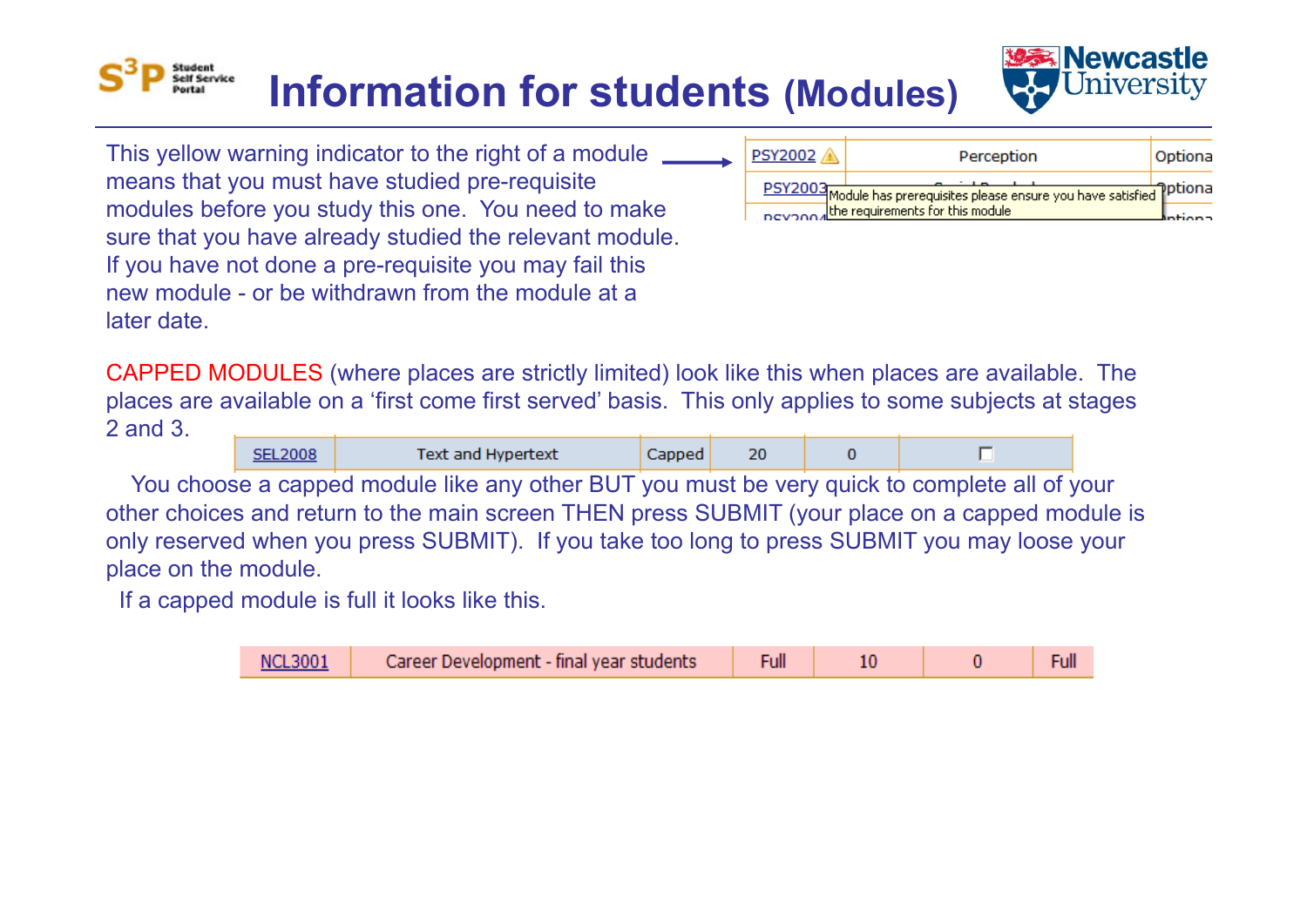

As you press the select button for optional modules, these are saved on the main module screen and the credit totals change.

Student

Self Service

You can delete any modules that you have added in error by clicking on the bin icon at the right hand side.

In this example the student cannot SUBMIT modules for approval because they have not selected enough credits yet.



module choices. Please bear in mind that once submitted, your module selection cannot be changed.

When you have selected the right amount of modules you will be able to submit your modules. To find out more information about the modules click on the module code.

Programme: BA Hons New History Degree

| <b>Academic Year:</b><br>Stage: Stage 2<br>2022                              |                                       |                      |              |           |                              |   |  |
|------------------------------------------------------------------------------|---------------------------------------|----------------------|--------------|-----------|------------------------------|---|--|
| Full A has Prerequisites<br>Module Type:<br>Compulsory<br>Optional<br>Capped |                                       |                      |              |           |                              |   |  |
| Code                                                                         | <b>Description</b>                    | <b>Status</b>        | <b>Type</b>  |           | <b>Semester 1 Semester 2</b> |   |  |
| <b>HIS1000</b>                                                               | test module                           | Approved             | Compulsory   | 5         | 5                            |   |  |
| <b>HIS2028</b>                                                               | The Habsburg Empire                   | Approved             | Compulsory   | 20        | $\circ$                      |   |  |
| <b>HIS2037</b>                                                               | Progress & Plenty: Brit His 1915-1918 | Approved             | Compulsory   | $\circ$   | 20                           |   |  |
| ACC2002                                                                      | Managerial and Business Economics     | <b>Not Submitted</b> | Optional     | <b>IV</b> | 10                           | ü |  |
| <b>HIS2043</b>                                                               | The Vikings and Their World           | <b>Not Submitted</b> | Optional     | 20        | 0                            | ü |  |
|                                                                              | Totals:                               |                      |              |           | 35 <sup>2</sup>              |   |  |
|                                                                              |                                       |                      | Grand Total: |           | 90 $\chi$                    |   |  |

Total credit value of not less than 50 and not more than 70 in any one semester. Total credit must equal 120.

> **Optional Modules** Free Search

**Free Search button will only appear if you are studying Combined Honours – programme codes Y001,1002U,1003U,1004U,1005U**

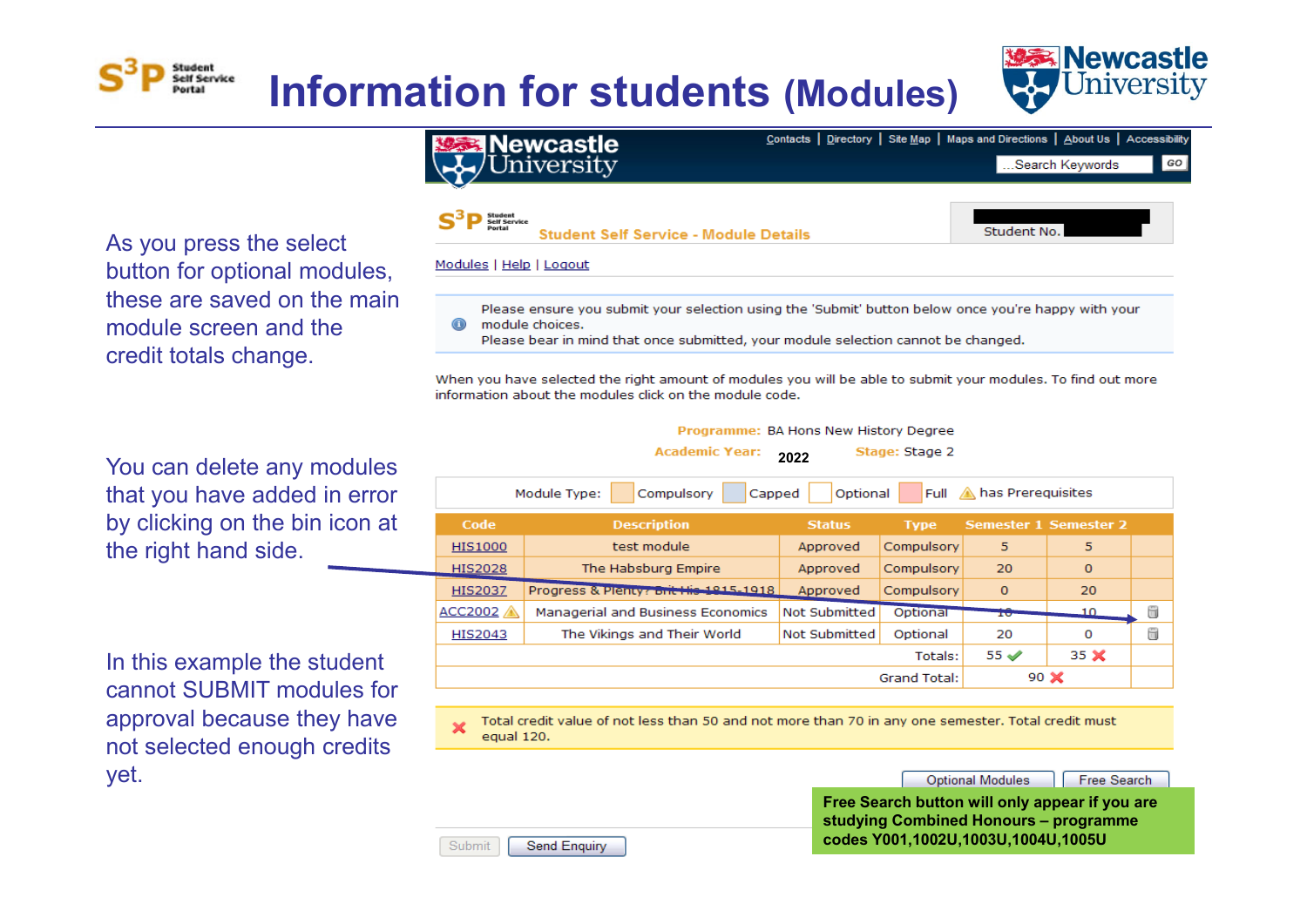

| <b>Module Description:</b> |  |
|----------------------------|--|
| War                        |  |
| Module Code:               |  |
|                            |  |
|                            |  |



Student<br>Self Service

| Full 4 has Prerequisites<br>Optional<br>Module Type:<br>Capped |                              |                    |                   |            |               |  |
|----------------------------------------------------------------|------------------------------|--------------------|-------------------|------------|---------------|--|
| Code                                                           | <b>Description</b>           | <b>Type</b>        | <b>Semester 1</b> | Semester 2 | <b>Select</b> |  |
| HIS0123                                                        | History of War               | Capped             | 20                | 0          |               |  |
| <b>HIS129</b>                                                  | Varieties of History and War | <b>Free Search</b> | 20                | 0          |               |  |
| <b>HISWAR</b>                                                  | The French Revolution I      | Free Search        | 30                | 0          |               |  |
| SEL3018                                                        | <b>War Fiction</b>           | Free Search        | O                 | 20         |               |  |

Select | Cancel

### **Free Search option (Students on Combined Honours only)**

Pressing the Free Search Button will take you to the screen shown above.

You can enter a module code – in the code box - if you know it, or the first few letters / numbers of a code. OR you can type a key word in the description box. OR you can do a combination of both.

When you press return or Search, a list of ALL current modules in the system matching that criteria is displayed. You can then select the modules by ticking the 'select' box alongside each module.

Press the 'Select' button to transfer your choices to the main module screen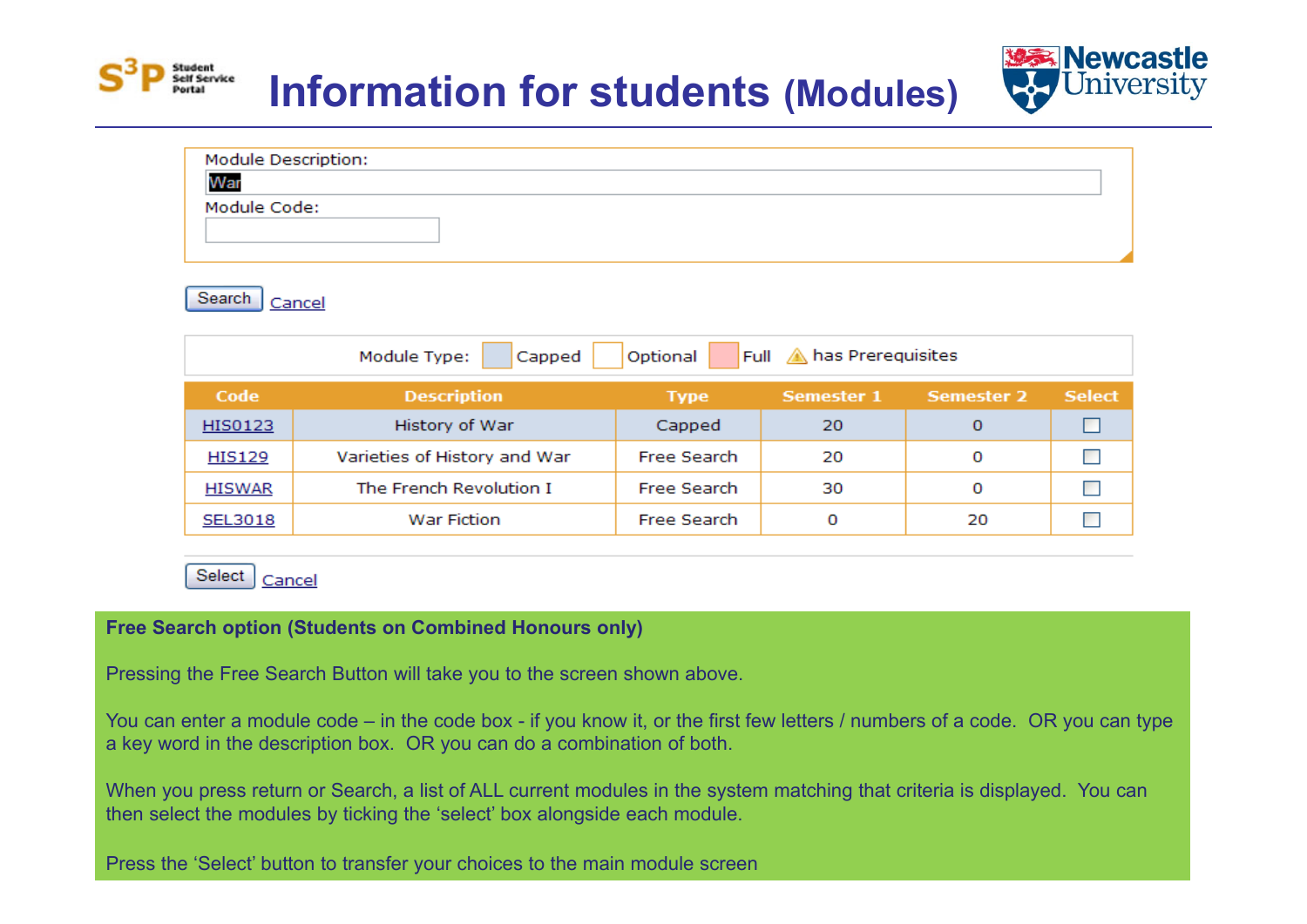

When you have selected the right number of modules there are green ticks against the totals and the SUBMIT button is enabled.

Student Self Service

If you have finished choosing modules, you MUST now submit your modules.

Contacts | Directory | Site Map | Maps and Directions | About Us | Accessibility **Newcastle** iversitv ...Search Keywords GO Student<br>P Self Service Student No. **Student Self Service - Module Details** Modules | Help | Logout Please ensure you submit your selection using the 'Submit' button below once you're happy with your  $^{\circ}$ module choices. Please bear in mind that once submitted, your module selection cannot be changed.

When you have selected the right amount of modules you will be able to submit your modules. To find out more information about the modules click on the module code.

> Programme: BA Hons New History Degree **Academic Year:** Stage: Stage 2 **2022**

Compulsory has Prerequisites Module Type: Capped Optional Full Code **Description Status Semester 1 Semester 2 Type HIS1000** test module Approved Compulsory 5  $5<sup>1</sup>$ **HIS2028** The Habsburg Empire Compulsory 20  $\Omega$ Approved **HIS2037** Progress & Plenty? Brit His 1815-1918 Approved Compulsory  $\overline{0}$ 20 ü ACC2002 Managerial and Business Economics Not Submitted Optional 10  $10$ Ancient Historians: Shaping the Past **CAC239** Not Submitted Free Search  $\Omega$ 10 찮  $\mathbf{H}$ ü **HIS2043** The Vikings and Their World Not Submitted Optional 20  $\Omega$ ü **SEL3018 War Fiction** Not Submitted Free Search  $\Omega$ 20  $55<sub>4</sub>$  $65 \omega$ Totals:  $120 \triangleleft$ **Grand Total: Optional Modules** Free Search

> **Free Search button will only appear if you are studying Combined Honours – programme codes Y001,1002U,1003U,1004U,1005U**

Submit Send Enquiry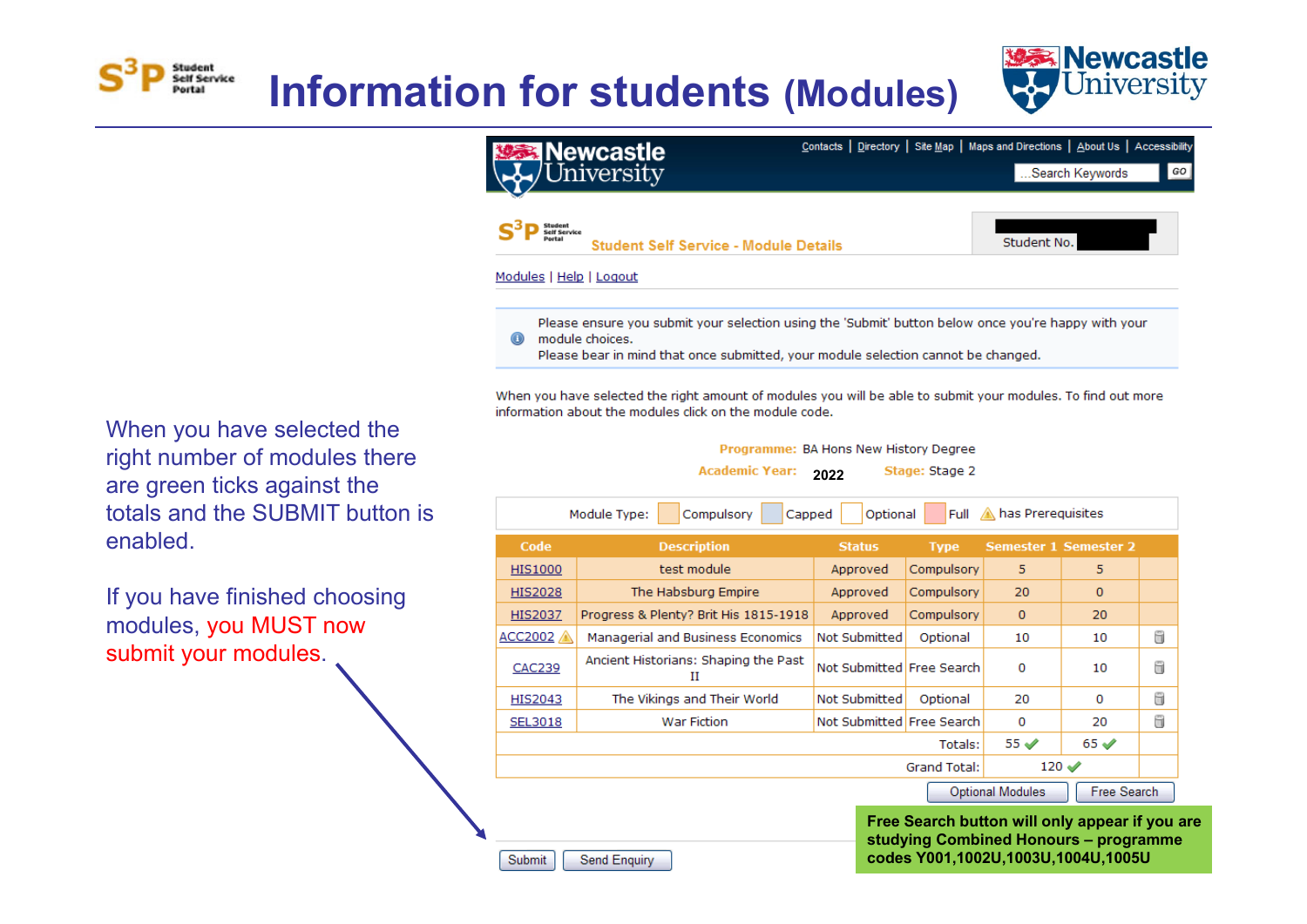



GO



**2011 Details of your submitted module selection for 2022 can be seen below**

Programme: BA Hons New History Degree

**Academic Year: 2022**Stage: Stage 2

| Code           | <b>Description</b>                      | <b>Status</b>                 | <b>Type</b>  | <b>Semester 1 Semester 2</b> |              |  |
|----------------|-----------------------------------------|-------------------------------|--------------|------------------------------|--------------|--|
| <b>HIS1000</b> | test module                             | Approved                      | Compulsory   | 5                            | 5            |  |
| <b>HIS2028</b> | The Habsburg Empire                     | Approved                      | Compulsory   | 20                           | $\mathbf{0}$ |  |
| <b>HIS2037</b> | Progress & Plenty? Brit His 1815-1918   | Approved                      | Compulsory   | $\mathbf{0}$                 | 20           |  |
| ACC2002        | Managerial and Business Economics       | Awaiting Approval             | Optional     | 10                           | 10           |  |
| <b>CAC239</b>  | Ancient Historians: Shaping the Past II | Awaiting Approval Free Search |              | 0                            | 10           |  |
| <b>HIS2043</b> | The Vikings and Their World             | Awaiting Approval             | Optional     | 20                           | 0            |  |
| SEL3018        | <b>War Fiction</b>                      | Awaiting Approval Free Search |              | 0                            | 20           |  |
|                | Totals:                                 |                               |              |                              |              |  |
|                |                                         |                               | Grand Total: |                              | 120          |  |

submitted your modules, this message is displayed and the module status indicator changes.

In this example, the modules need to be approved by the School so the status is 'Awaiting Approval'.

Send Enquiry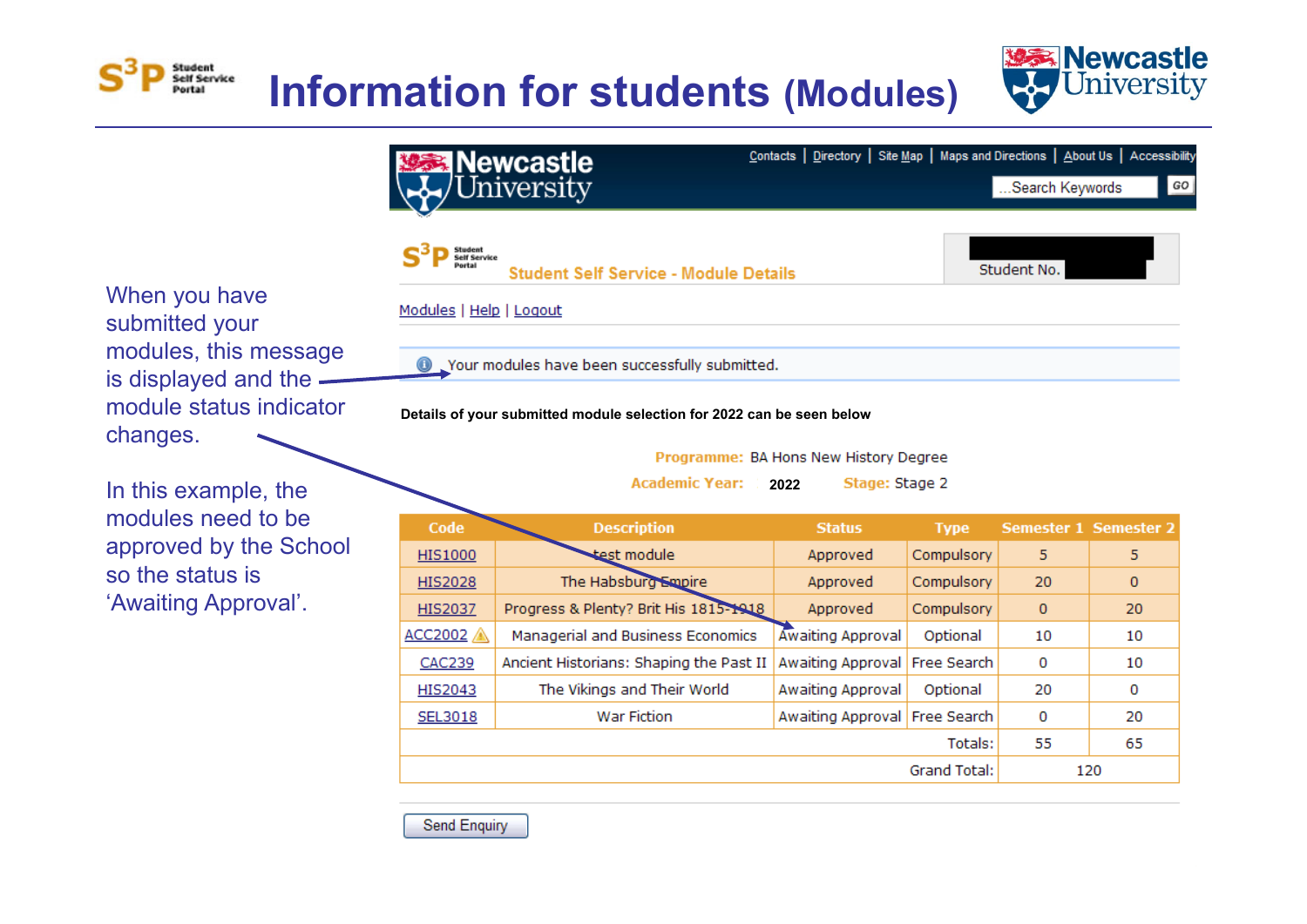

NB – if you select a capped module but it becomes full before you submit you will get a message like this.

Student Self Service

All of your other modules will have been submitted – only capped modules that are now full have been blocked.

You must delete the full module from your selection by clicking on the bin icon before choosing an alternative.

You can select an alternative module(s) in the normal way, using the optional modules screen or the free search screen. Then you MUST press SUBMIT again.

#### Contacts | Directory | Site Map | Maps and Directions | About Us | Accessibility lewcastle Jniversity .Search Keywords GO **Student No Student Self Service - Module Details** Modules | Help | Logout The capacity of the module(s) highlighted in your selection below has now been reached and therefore has not been submitted. Other modules in your selection have been submitted successfully. You must make an alternative choice for any modules that are now full. Please delete the full modules X from your selection and choose an alternative using either the 'Optional Modules' or 'Free Search' buttons. Once you have done this you must press the 'Submit' button to submit your new selection. When you have selected the right amount of modules you will be able to submit your modules. To find out more information about the modules click on the module code. Programme: BA Hons New History Degree Academic Year: 2022 Stage: Stage 2 Module Type: Compulsory Optional Full A has Prerequisites Capped **Semester** Semester Code **Description Status Type** 1151000 test module Approved Compulsory  $5<sup>1</sup>$ 5  $\Omega$ **HIS2028** The Habsburg Empi Approved Compulsory 20 Progress & Plenty? Brit His 1815-**HIS2037** 20 Approved  $\Omega$ 1918 Full Fil  $\mathbf{O}$ **HIS1046** The History of the Americas Not Submitted Full 20 Awaiting **ACC105 Business Organisation** Free Search 5 5 Approval Awaiting **HIS2043** The Vikings and Their World Optional 20  $\bullet$ Approval The European Enlightenment, 1700-Awaiting **HIS2050** Optional  $\Omega$ 20 1789 Approval  $50<sub>4</sub>$ 70 X Totals: **Grand Total:** 120 X **Optional Modules** Free Search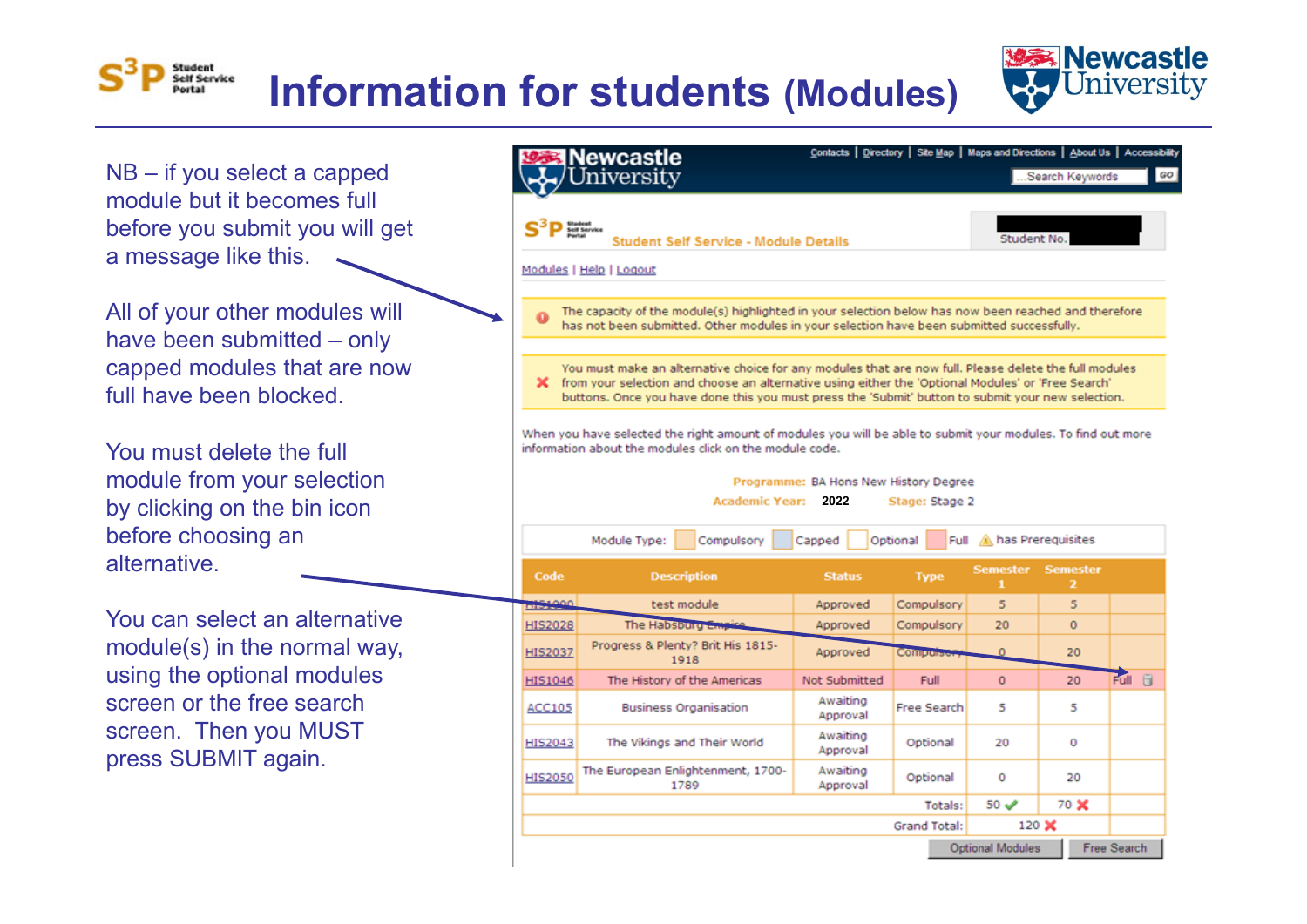



**Some other information about the system.**

**When I try to log into S3P I get the following message – '***You are not currently able to access module selection. This is usually because the next stage of your programme is fully compulsory and your modules will therefore be added automatically OR you have already submitted your module choice for next year. If you have already submitted your modules your access has been restricted temporarily for a few days to allow other students to submit their choices. If you have any queries about your modules please contact your school office.*

There are two reasons why this message may be displayed **–**

1. Our records indicate that you do not need to select modules for next year, this could be because all of the modules are compulsory in which case they will be added automatically. If you think this is incorrect please contact your school office.

2. If you try to log back into the system after you have successfully submitted your modules you will not be able to do so and will also get the message above. We have restricted access in this way so that only those students who still need to make their choices can log into the system. As soon as the majority of students have chosen their modules we will be able to allow full access again to S3P. In the meantime if you have any queries about your modules please contact your school office.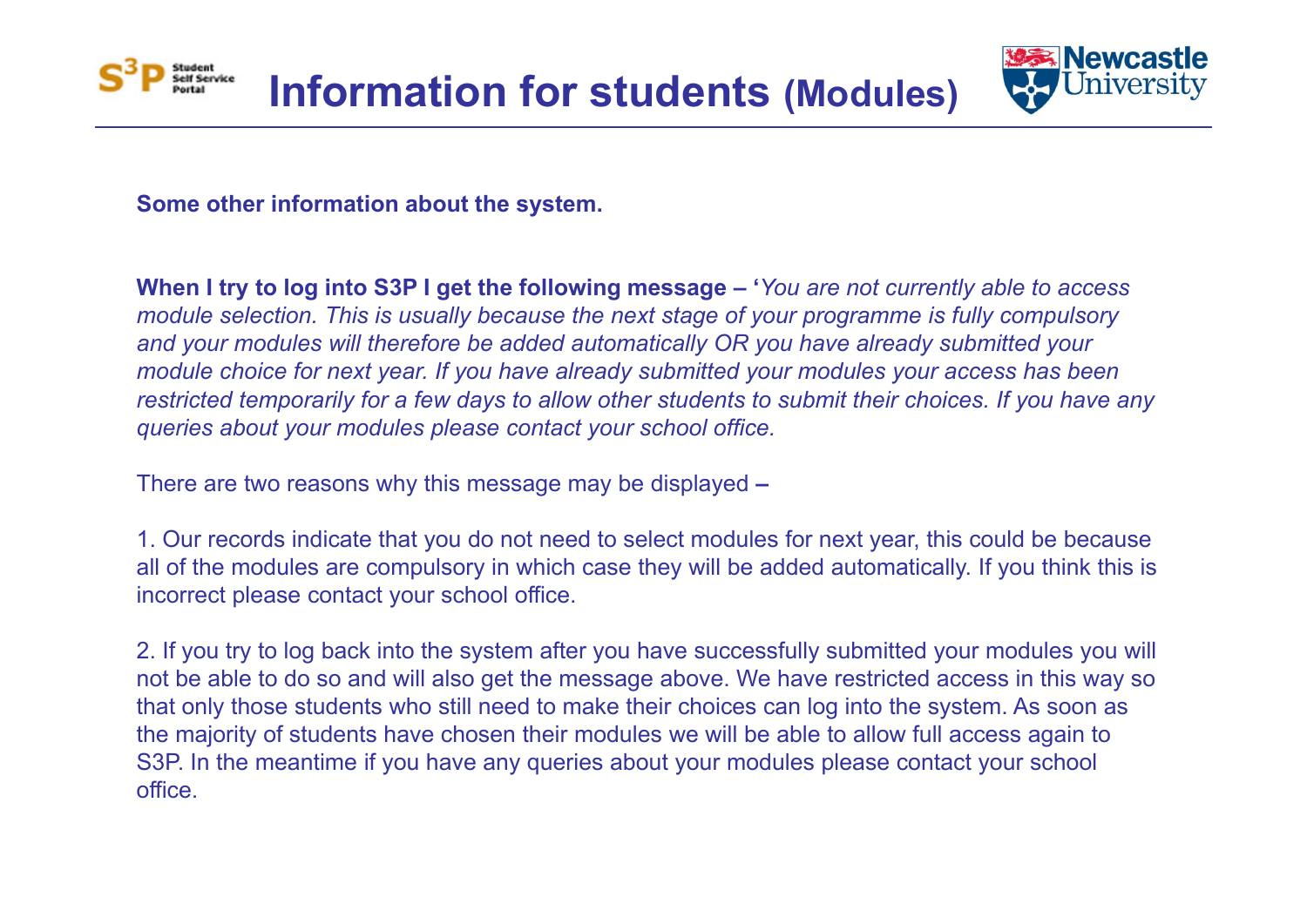



**Some other information about the system.**

**When I try to log into S3P I get the following message –** *'You cannot login to do module selection until: Wed 4 May at 09:00'*

This message indicates that you are trying to access this system too early. The date/time you can access the system depends on your school/degree programme. If this message appears please try again after the date/time given in the message.

Please note that once the system is open for your particular degree programme you can make your choices anytime from that date until the deadline (8 p.m.) on 12 May 2022 (system is available 24 hours a day). Therefore, unless you need to select capped modules you do not necessarily need to login at 9 a.m. on the first day allocated for your degree programme as the system may be extremely busy at that time.

**What happens if I change my mind after I have submitted my module choice?**

Please contact your School office and talk to them about any changes that you may wish to make.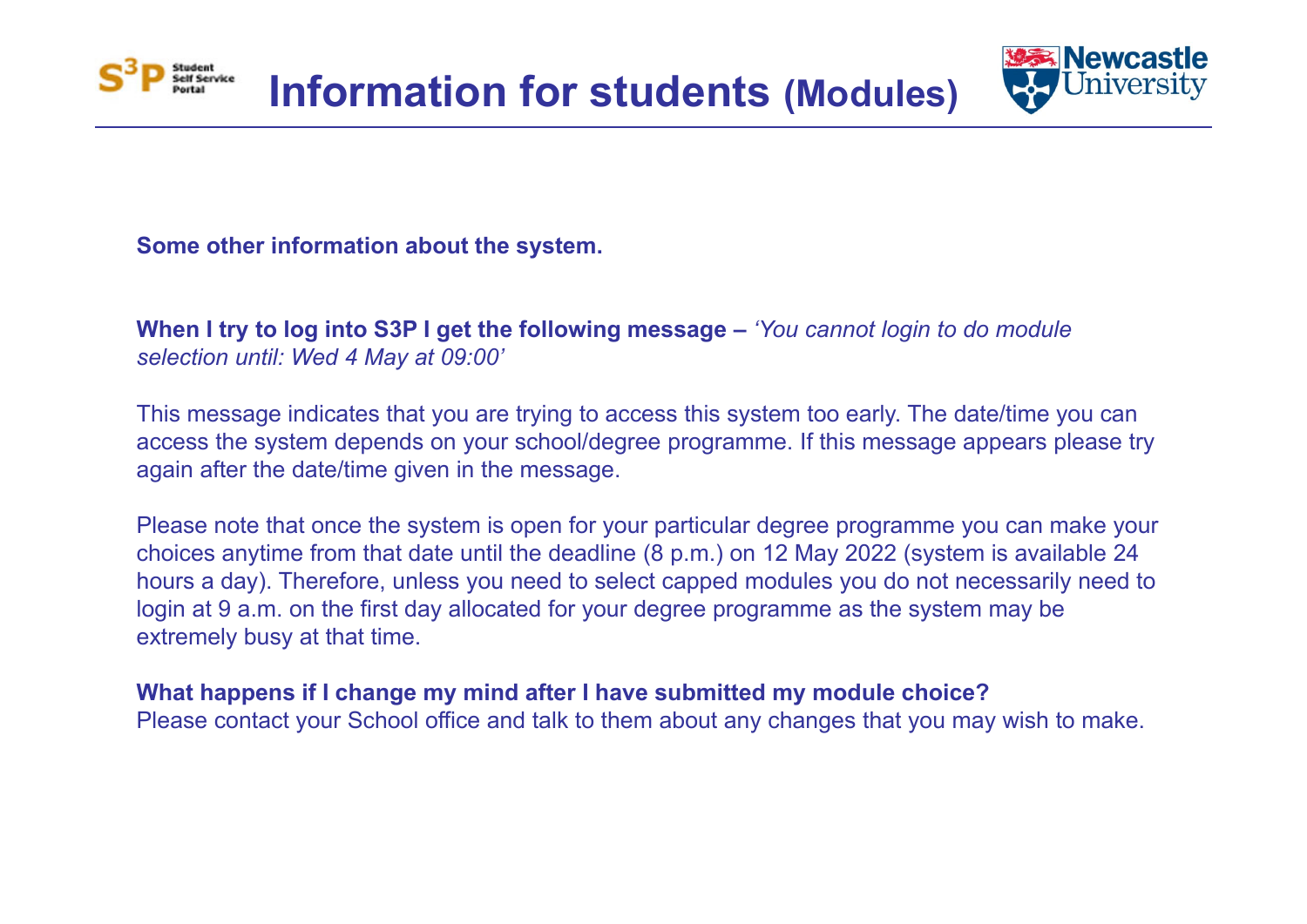



### **Some other information about the system.**

**When I submit my module choice I get the following error message –** *'Module lock occurred when submitting your modules, please try submitting again.'*

> This message indicates that one of the modules in your submission has also been submitted at exactly the same time by another student. Please press the submit button again to retry.

## **I have made my module choice for next year - when will I find out if my module choice has been approved?**

For some programmes you may find out straight away, as there is no academic approval of your choices. In other schools the checking will take place before the end of May. You should be able to assume that your module choice will be OK unless you hear from your School. If you want, you can log back in to the system and see if the status of your modules has changed to approved (please note that once you have submitted your modules your access to S3P will be temporarily restricted to allow other students to submit their choices, however, you will be able to login again from 6 May 2022 onwards)

### **What will happen if my School does not approve my module choice?**

You will receive an email and be advised what to do next.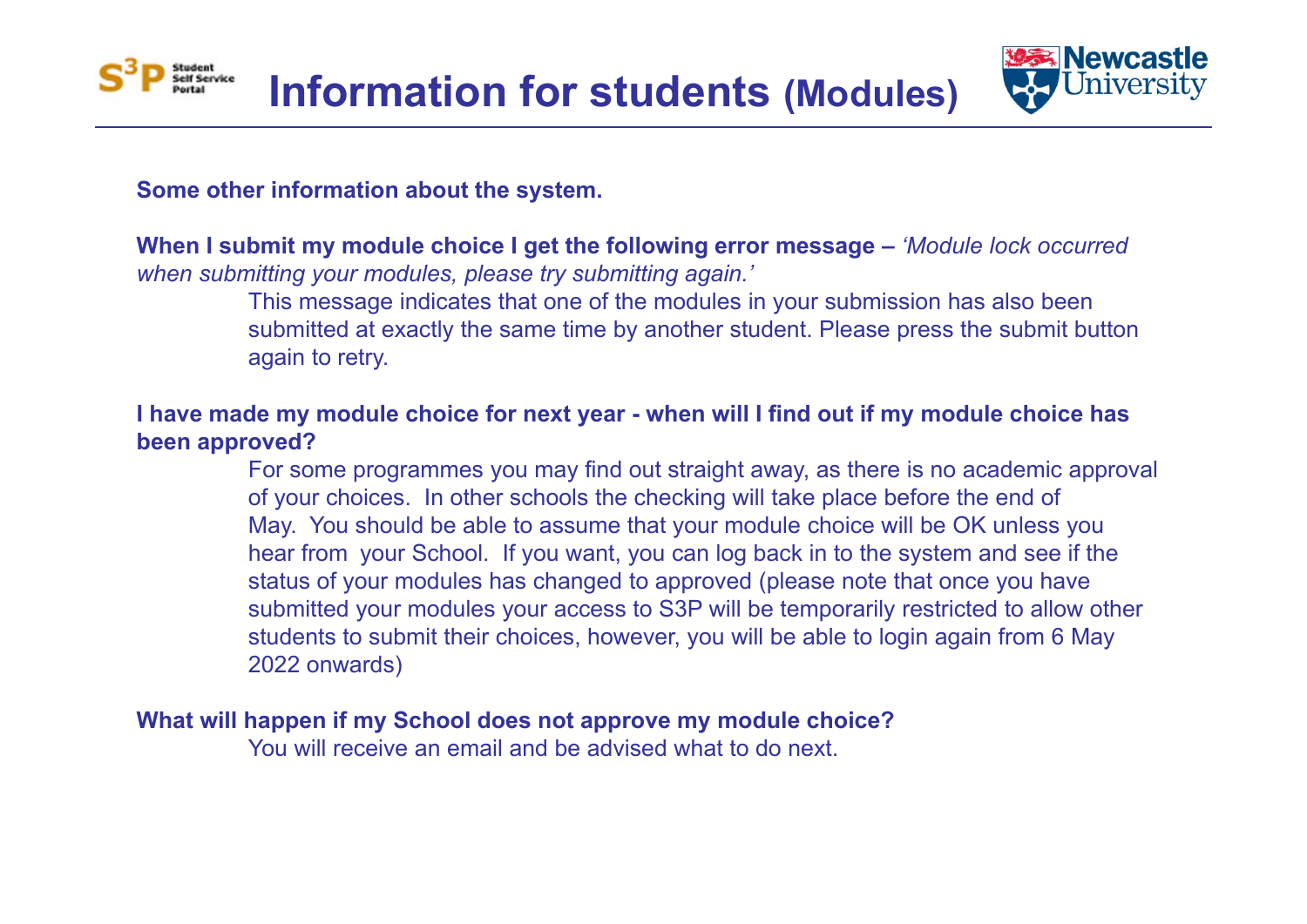

## **Some other information about the system.**

Student<br>Self Service

## **I have successfully submitted my module choices but within my selection I have some capped modules which are now marked as 'Awaiting Approval' . Does this mean that my place on these modules has not been reserved yet?**

As soon as you press the submit button your place on any capped module is reserved regardless of whether your selection requires approval or not. The approval process exists to ensure that you have met the academic requirements for that module i.e. it is allowed within the regulations for your degree programme and you have met any prerequisite to be able to study it. Only if your school rejects your selection will your place on any capped modules be lost and made available to other students.

### **How can I express my interest in a capped module that is now full?**

An 'Expression of Interest' facility will be made available in S3P from Friday 13 May. Details about how to use this facility will be sent to you after the module choice period has ended.

### **Do I need to be on campus to submit my module choices via S3P?**

No. As long as you have an internet connection you can access S3P from anywhere. Please note however that if you are off campus you are relying on the reliability and speed of your internet connection. If you are on campus using a pc in one of the clusters you are assured of a consistent and reliable network connection.